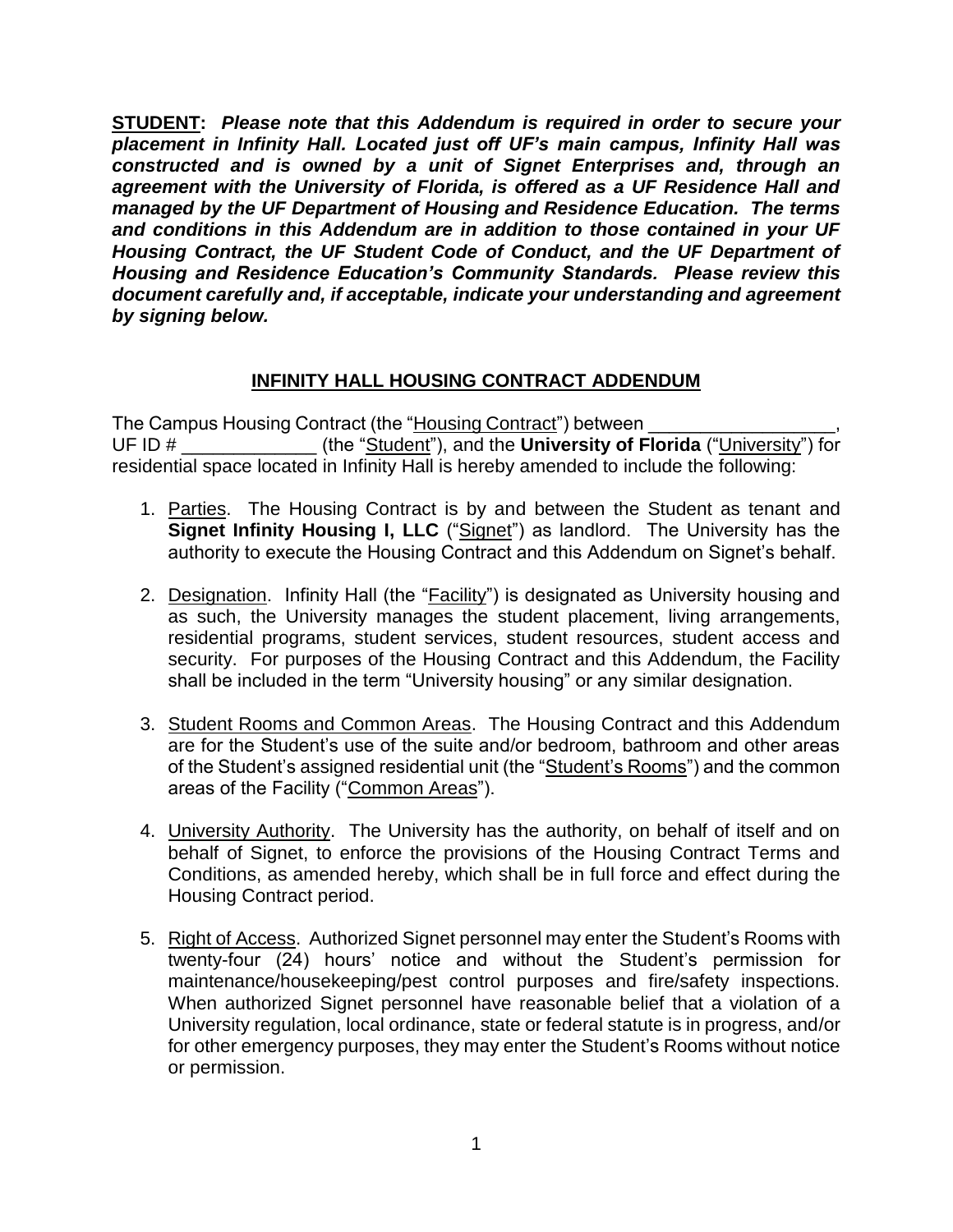- 6. Additional Charges. The Student's Rooms are to be kept clean and orderly. Signet may, consistent with the University's housing policies, assess a Student charges for damage to, unauthorized use of, or alterations to, rooms, furnishings, appliances, equipment, locks, or buildings, and for special cleaning necessitated by improper care of rooms, furnishings, appliances, or equipment.
- 7. Safety. **SIGNET DOES NOT UNDERTAKE A DUTY TO PROTECT THE STUDENT. THE STUDENT IS RESPONSIBLE FOR HIS OR HER OWN SECURITY AND SAFETY AND FOR THE SECURITY AND SAFETY OF HIS OR HER PROPERTY AND GUESTS.**
	- a. Security Systems. **The Student agrees that Signet does not promise, warrant or guarantee the safety and security of the Student, his or her personal property or guests against the criminal actions of other residents of the Facility or third parties.** No security system, including video cameras, controlled access entries, courtesy patrol services or electronic intrusion safety devices, can guarantee protection against crime. Signet does not monitor any security video cameras or other photographic surveillance that may be installed at the Facility. As to any and all security measures taken at the Facility, the Student may not rely for his or her personal safety upon any measures Signet may take to secure the Facility. Even elaborate security systems are subject to mechanical malfunctions, tampering, human error or personnel absenteeism, and can be defeated or avoided. Further, repairs to such devices cannot always be completed immediately. Therefore, the Student should always proceed on the assumption that no security systems exist and act in a reasonable manner to ensure his or her own safety and that of his or her guests and the other residents of the Facility.
	- b. Acknowledgement. The Student acknowledges that he or she has read, understood and agrees with the above notices in this Section 7. The Student has received no representations or warranties, either expressed or implied, as to the overall safety of the Student's Rooms and Facility and/or any security system at the Facility. Signet has not in any way stated or implied to the Student that the security of person or property is provided, promised or guaranteed or that the Facility was, is or will be free from crime.
- 8. Disclaimer of Warranties. **SIGNET MAKES NO EXPRESS WARRANTIES AND DISCLAIMS ANY AND ALL IMPLIED WARRANTIES (OTHER THAN THE WARRANTY OF HABITABILITY) WITH REGARD TO THE STUDENT'S ROOMS, COMMON AREAS AND THE FIXTURES, APPLIANCES AND FURNITURE LOCATED THEREIN.**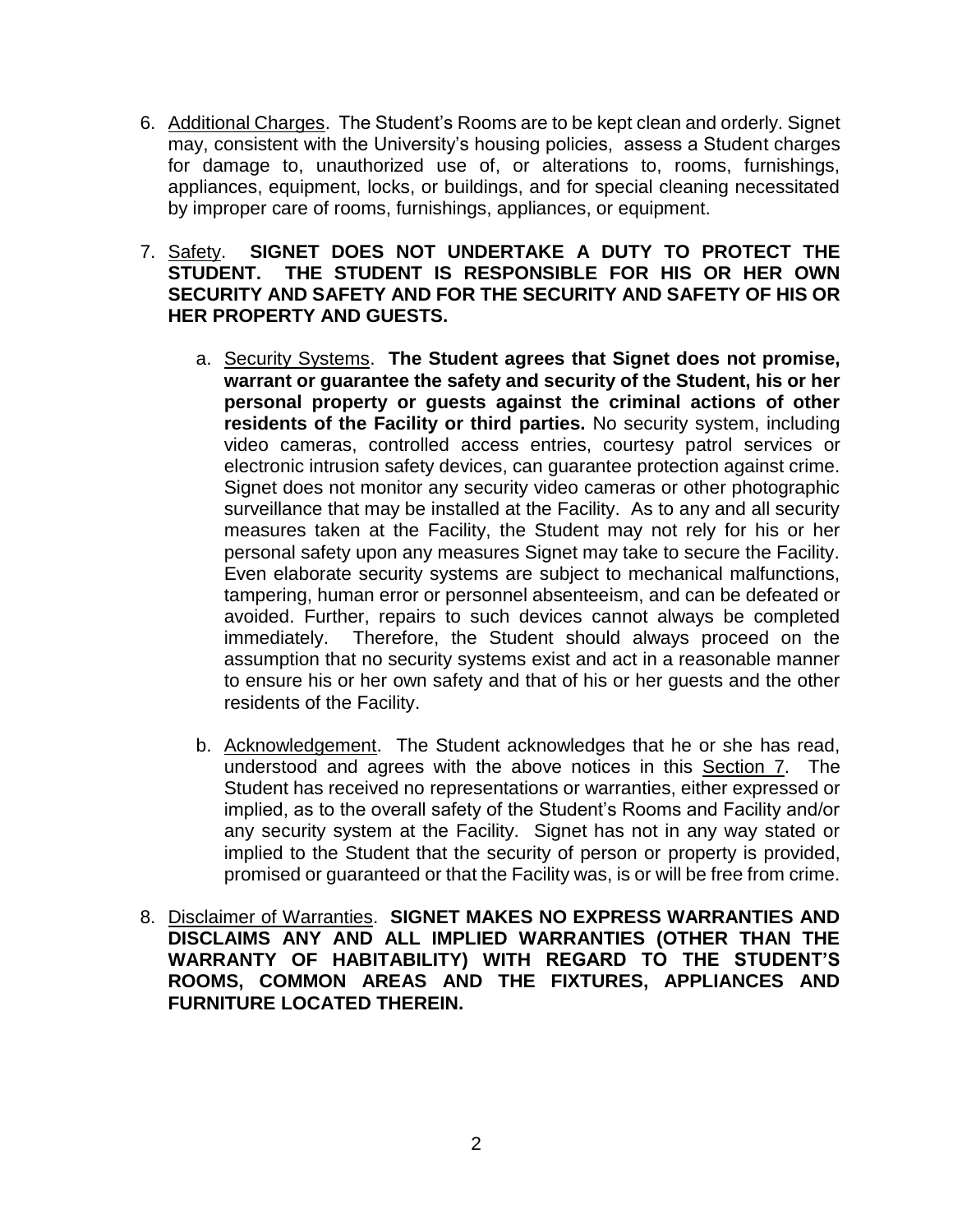## 9. Limitation of Liability.

- a. Utilities. Signet is not liable for any interruption, surge or failure of utility services or any damages or losses directly or indirectly caused by the interruption, surge or failure.
- b. Internet. The University provides Students with access to its DHNet Internet Services at the Facility. Signet has no duty to the Student to edit, censor, review or take any responsibility for any information Students or guests may create, place on the internet, or view. Student's use of the internet is at his or her sole risk and Signet is not responsible for Students' equipment, programs or software.
- c. Injury or Loss. Signet is not liable to the Student or his or her guests for any damage or injury to the Student, his or her guests, or any personal property for any cause whatsoever except for the gross negligence or intentional misconduct of Signet. Signet is not liable to any person entering the Student's Rooms or the Facility for injury to person or property for any cause whatsoever except for the gross negligence or intentional misconduct of Signet. These limitations include, but are not limited to, damage to vehicles and personal property arising from theft, vandalism, criminal acts of third parties, acts of terror, or casualty. A casualty includes, but is not limited to, fire, smoke, rain, flood, water damage, storm, hail, ice, snow, lighting, wind, explosion, power surges or interruptions.
- 10.Radon Gas. Radon is a naturally occurring radioactive gas that, when it has accumulated in a building in sufficient quantities, may present health risks to persons who are exposed to it over time. Levels of radon that exceed federal and state guidelines have been found in buildings in Florida. Additional information regarding radon and radon testing may be obtained from your county health department.
- 11.Mold. Mold is part of the natural environment that, when accumulated in sufficient quantities, may present health risks to susceptible persons. For more information, contact the University's housing staff.
- 12.Disposition of Property. By signing this Addendum, the Student agrees that upon surrender, abandonment, or recovery of possession of the Student's Rooms due to the death of the last remaining tenant, as provided by Chapter 83, Florida Statutes, Signet shall not be liable or responsible for storage or disposition of the Student's belongings.
- 13.Firearms Prohibited. Signet prohibits Students from bringing to or keeping within the Facility any firearm, antique firearm, concealed weapon, or destructive device, all as defined in section 790.001, Florida Statutes (2013).